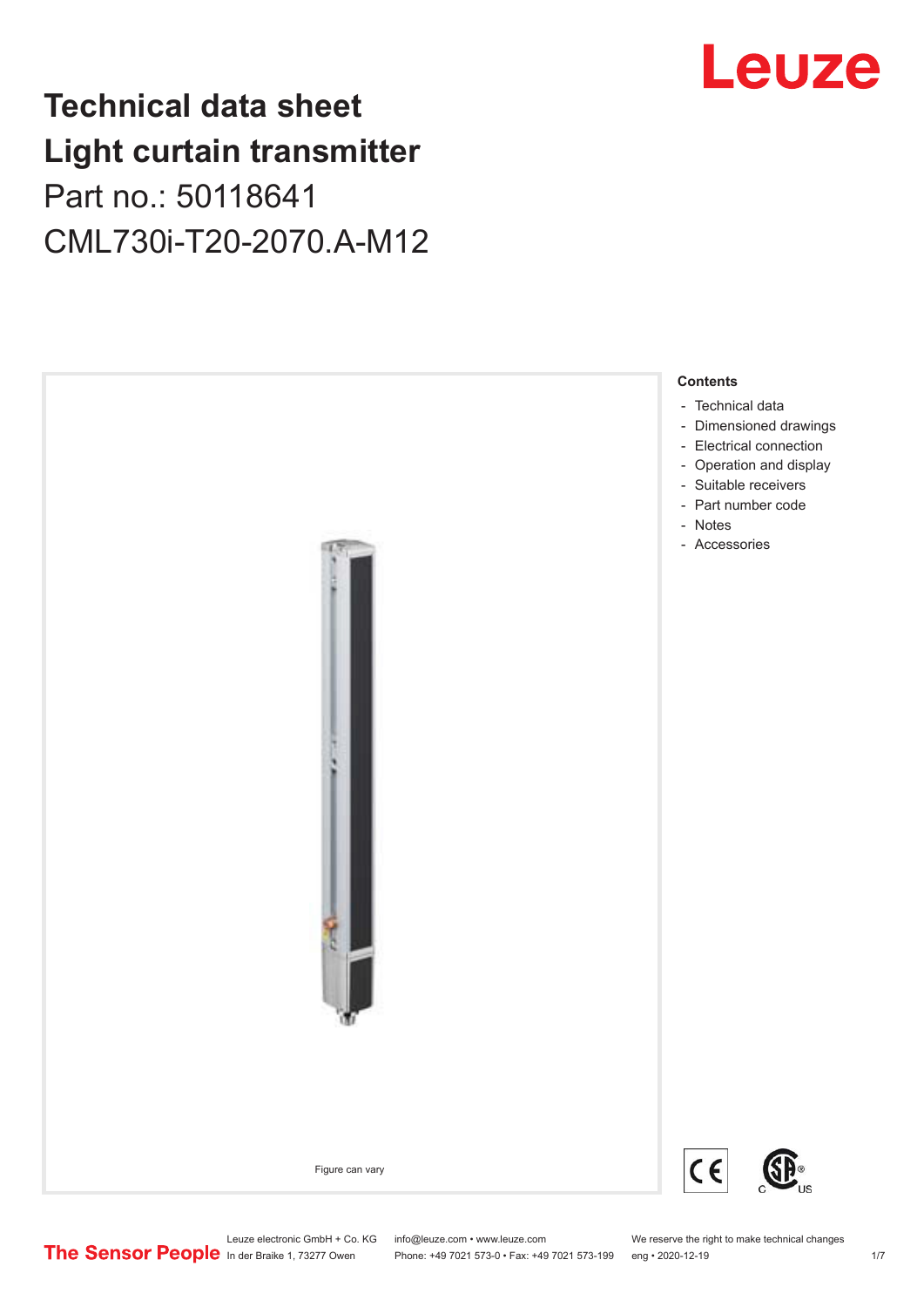## <span id="page-1-0"></span>**Technical data**

# Leuze

| <b>Basic data</b>                  |                                                                                                             |
|------------------------------------|-------------------------------------------------------------------------------------------------------------|
| <b>Series</b>                      | 730                                                                                                         |
| <b>Operating principle</b>         | Throughbeam principle                                                                                       |
| Device type                        | Transmitter                                                                                                 |
| <b>Contains</b>                    | 2x BT-NC sliding block                                                                                      |
| <b>Application</b>                 | Detection of transparent objects                                                                            |
|                                    | Object measurement                                                                                          |
| <b>Special version</b>             |                                                                                                             |
| <b>Special version</b>             | Crossed-beam scanning                                                                                       |
|                                    | Diagonal-beam scanning                                                                                      |
|                                    | Parallel-beam scanning                                                                                      |
| <b>Optical data</b>                |                                                                                                             |
| <b>Operating range</b>             | Guaranteed operating range                                                                                  |
| <b>Operating range</b>             | 0.39.5m                                                                                                     |
| Operating range, transparent media | 0.33.5m                                                                                                     |
| <b>Operating range limit</b>       | Typical operating range                                                                                     |
| <b>Operating range limit</b>       | $0.212$ m                                                                                                   |
| <b>Measurement field length</b>    | 2,070 mm                                                                                                    |
| <b>Number of beams</b>             | 104 Piece(s)                                                                                                |
| <b>Beam spacing</b>                | 20 mm                                                                                                       |
| <b>Light source</b>                | LED, Infrared                                                                                               |
| <b>LED light wavelength</b>        | 940 nm                                                                                                      |
| <b>Measurement data</b>            |                                                                                                             |
| Minimum object diameter            | 30 mm                                                                                                       |
| <b>Electrical data</b>             |                                                                                                             |
| <b>Protective circuit</b>          | Polarity reversal protection                                                                                |
|                                    | Short circuit protected                                                                                     |
|                                    | Transient protection                                                                                        |
|                                    |                                                                                                             |
| Performance data                   |                                                                                                             |
| Supply voltage U <sub>p</sub>      | 18  30 V, DC                                                                                                |
| <b>Residual ripple</b>             | 0  15 %, From $U_{\rm B}$                                                                                   |
| <b>Open-circuit current</b>        | 0  435 mA, The specified values refer<br>to the entire package consisting of trans-<br>mitter and receiver. |
| <b>Timing</b>                      |                                                                                                             |
| <b>Readiness delay</b>             | 450 ms                                                                                                      |
| <b>Cycle time</b>                  | $1.24$ ms                                                                                                   |
| <b>Connection</b>                  |                                                                                                             |
| <b>Number of connections</b>       | 1 Piece(s)                                                                                                  |
| Plug outlet                        | Axial                                                                                                       |

| <b>Connection 1</b>       |                        |
|---------------------------|------------------------|
| <b>Function</b>           | Connection to receiver |
| <b>Type of connection</b> | Connector              |
| <b>Thread size</b>        | M <sub>12</sub>        |
| Type                      | Male                   |
| <b>Material</b>           | Metal                  |
| No. of pins               | $5 - pin$              |
| Encoding                  | A-coded                |
|                           |                        |

#### **Mechanical data**

| Design                   | Cubic                        |
|--------------------------|------------------------------|
| Dimension (W x H x L)    | 29 mm x 35.4 mm x 2,155 mm   |
| <b>Housing material</b>  | Metal                        |
| <b>Metal housing</b>     | Aluminum                     |
| Lens cover material      | <b>Plastic</b>               |
| Net weight               | $2,150$ g                    |
| <b>Housing color</b>     | Silver                       |
| <b>Type of fastening</b> | Groove mounting              |
|                          | Via optional mounting device |
|                          |                              |

#### **Operation and display**

| Type of display | ' FD.      |
|-----------------|------------|
| Number of LEDs  | 1 Piece(s) |

#### **Environmental data**

| Ambient temperature, operation | -30  60 °C                       |
|--------------------------------|----------------------------------|
| Ambient temperature, storage   | $-40$ 70 $^{\circ}$ C $^{\circ}$ |

#### **Certifications**

| Degree of protection     | IP 65         |
|--------------------------|---------------|
| <b>Protection class</b>  | Ш             |
| <b>Certifications</b>    | c CSA US      |
| <b>Standards applied</b> | IEC 60947-5-2 |

#### **Classification**

| <b>Customs tariff number</b> | 90314990 |
|------------------------------|----------|
| eCl@ss 5.1.4                 | 27270910 |
| eC <sub>1</sub> @ss 8.0      | 27270910 |
| eCl@ss 9.0                   | 27270910 |
| eCl@ss 10.0                  | 27270910 |
| eCl@ss 11.0                  | 27270910 |
| <b>ETIM 5.0</b>              | EC002549 |
| <b>ETIM 6.0</b>              | EC002549 |
| <b>ETIM 7.0</b>              | EC002549 |

Leuze electronic GmbH + Co. KG info@leuze.com • www.leuze.com We reserve the right to make technical changes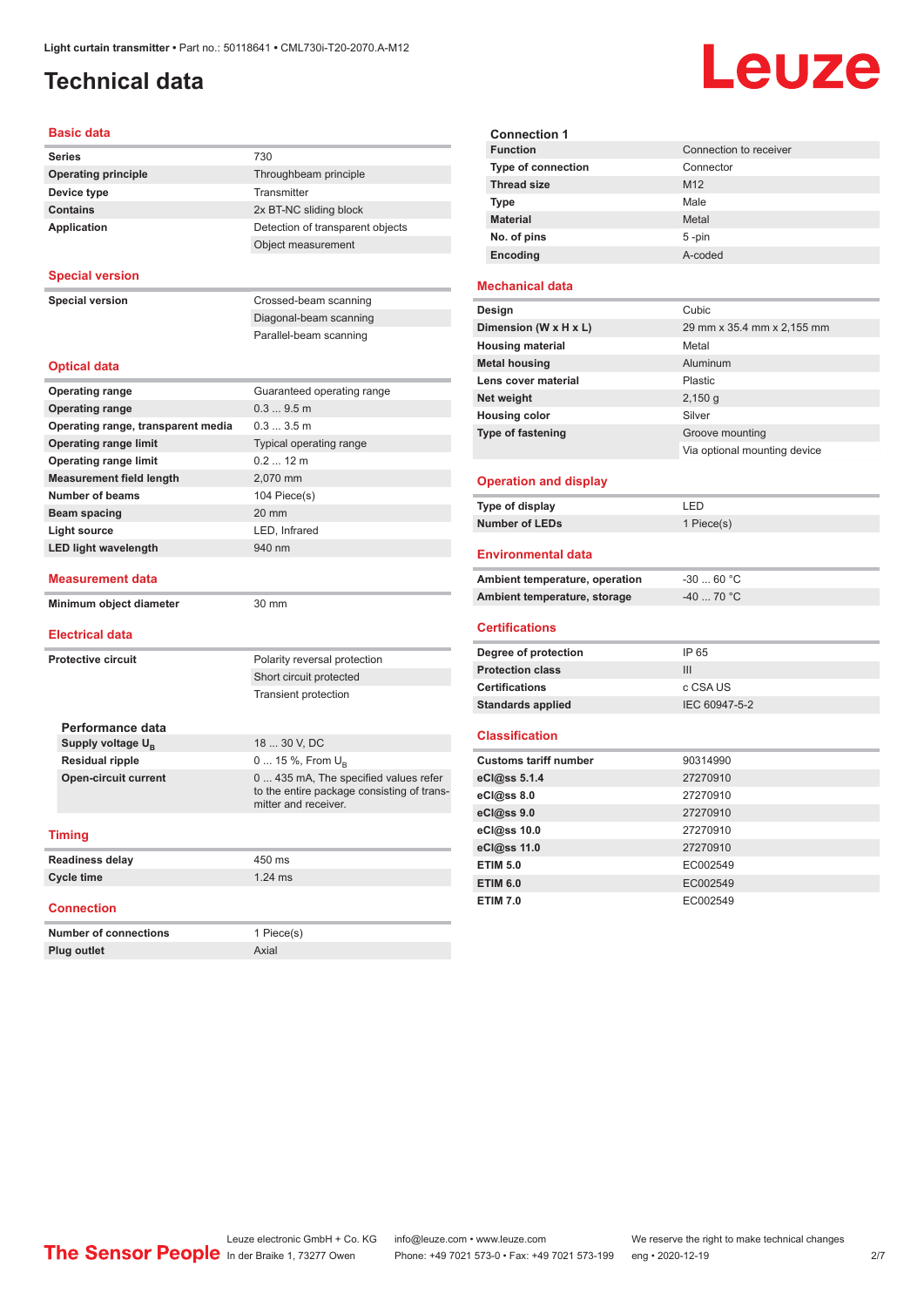## <span id="page-2-0"></span>**Dimensioned drawings**

All dimensions in millimeters



#### A Beam spacing 20 mm

- B Measurement field length 2070 mm
- F M6 thread
- G Fastening groove
- L Profile length 2088 mm
- T Transmitter
- R Receiver
- Y 5 mm



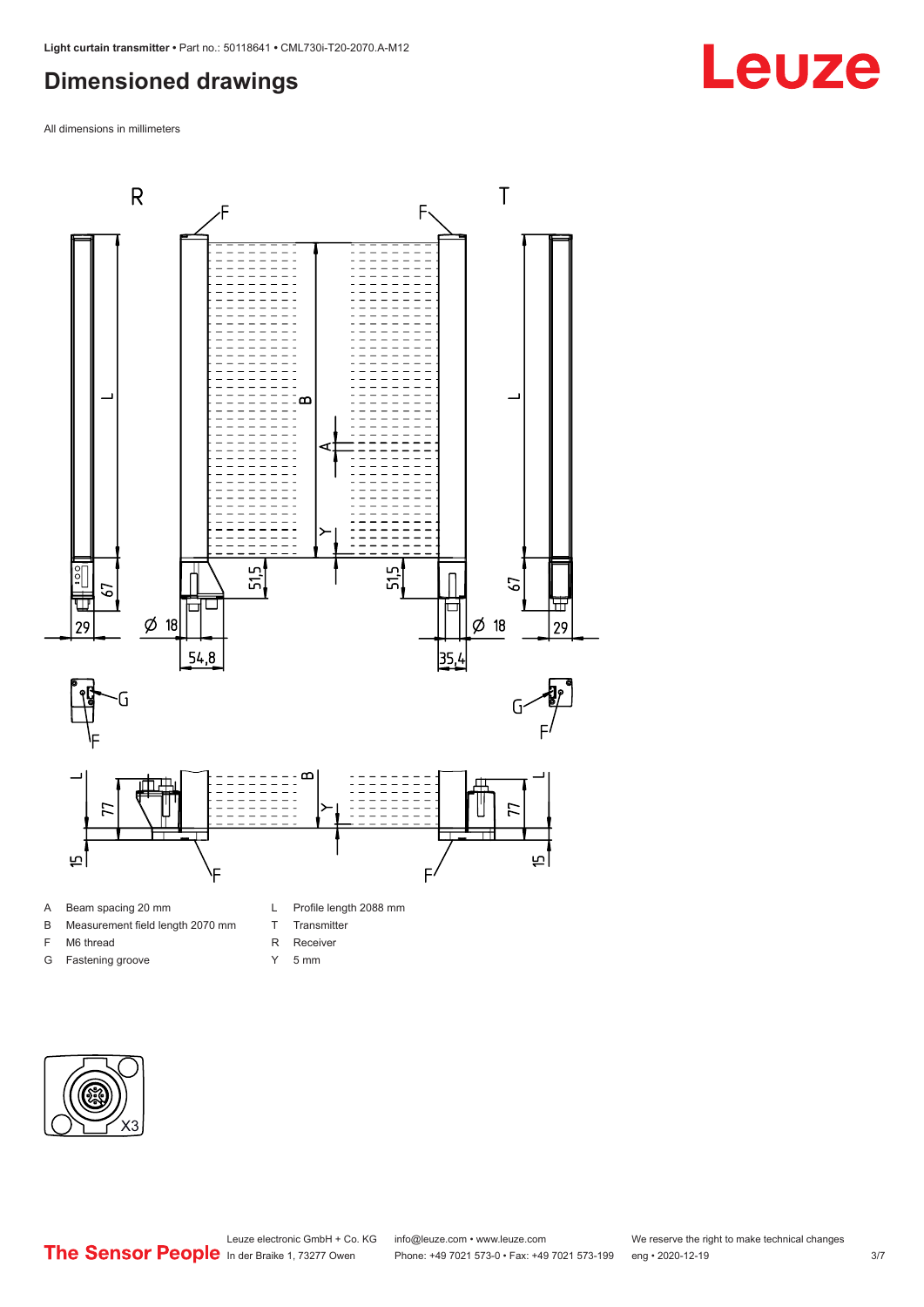### <span id="page-3-0"></span>**Electrical connection**

# Leuze

#### **Connection 1**

| <b>Function</b>    | Connection to receiver |
|--------------------|------------------------|
| Type of connection | Connector              |
| <b>Thread size</b> | M12                    |
| <b>Type</b>        | Male                   |
| <b>Material</b>    | Metal                  |
| No. of pins        | $5$ -pin               |
| Encoding           | A-coded                |

#### **Pin Pin assignment 1** FE/SHIELD **2** V+ **3** GND **4** RS 485 Tx+ **5** RS 485 Tx-



## **Operation and display**

| Display                                      | <b>Meaning</b>                                           |
|----------------------------------------------|----------------------------------------------------------|
| Green, continuous light                      | Continuous mode                                          |
| Off                                          | No communication with the receiver / waiting for trigger |
| green, flashing in sync with the measurement | Measurement frequency display                            |

### **Suitable receivers**

| Part no. | <b>Designation</b>            | <b>Article</b>         | <b>Description</b>                                                                                                       |
|----------|-------------------------------|------------------------|--------------------------------------------------------------------------------------------------------------------------|
| 50118723 | CML730i-R20-<br>2070.A/CN-M12 | Light curtain receiver | Operating range: 0.3  9.5 m<br>Interface: CANopen<br>Connection: Connector, M12, Axial, 8 -pin                           |
| 50118898 | CML730i-R20-<br>2070.A/CV-M12 | Light curtain receiver | Operating range: 0.3  9.5 m<br>Analog outputs: 2 Piece(s), Voltage, Current<br>Connection: Connector, M12, Axial, 8 -pin |
| 50123338 | CML730i-R20-<br>2070.A/D3-M12 | Light curtain receiver | Operating range: 0.3  9.5 m<br>Interface: RS 485 Modbus<br>Connection: Connector, M12, Axial, 8 -pin                     |
| 50118804 | CML730i-R20-<br>2070.A/L-M12  | Light curtain receiver | Operating range: 0.3  9.5 m<br>Interface: IO-Link<br>Connection: Connector, M12, Axial, 8 -pin                           |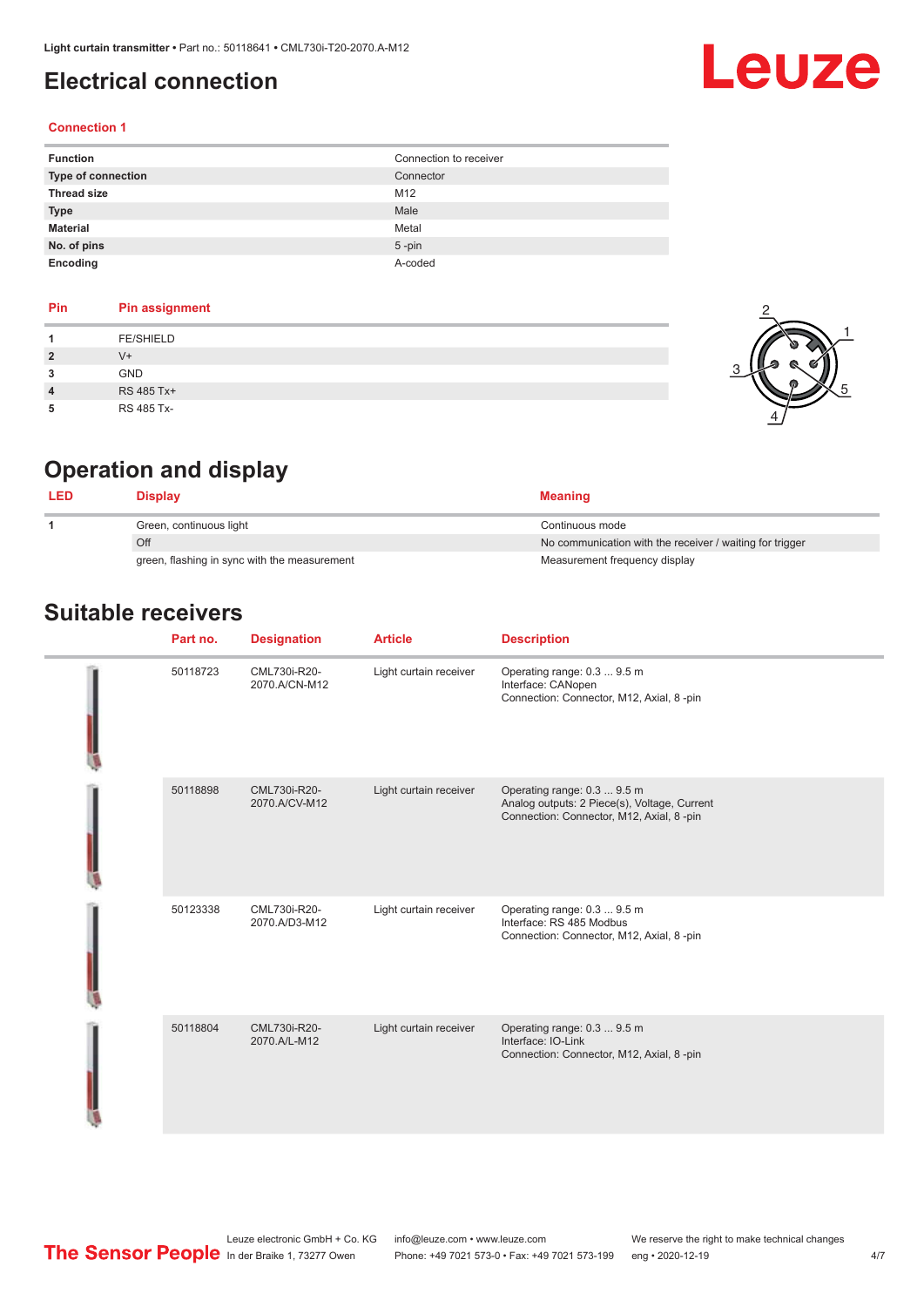#### <span id="page-4-0"></span>**Suitable receivers**

## Leuze

| Part no. | <b>Designation</b>            | <b>Article</b>         | <b>Description</b>                                                                                |
|----------|-------------------------------|------------------------|---------------------------------------------------------------------------------------------------|
| 50123187 | CML730i-R20-<br>2070.A/PB-M12 | Light curtain receiver | Operating range: 0.3  9.5 m<br>Interface: PROFIBUS DP<br>Connection: Connector, M12, Axial, 8-pin |
| 50131802 | CML730i-R20-<br>2070.A/PN-M12 | Light curtain receiver | Operating range: 0.3  9.5 m<br>Interface: PROFINET<br>Connection: Connector, M12, Axial, 8-pin    |

#### **Part number code**

Part designation: **CML7XXi-YZZ-AAAA.BCCCDDD-EEEFFF**

| <b>CML</b>  | <b>Operating principle</b><br>Measuring light curtain                                                                                     |
|-------------|-------------------------------------------------------------------------------------------------------------------------------------------|
| 7XXi        | <b>Series</b><br>720i: 720i series<br>730i: 730i series                                                                                   |
| Y           | Device type<br>T: transmitter<br>R: receiver                                                                                              |
| <b>ZZ</b>   | <b>Beam spacing</b><br>$05:5$ mm<br>10:10 mm<br>20:20 mm<br>40:40 mm                                                                      |
| <b>AAAA</b> | Measurement field length [mm], dependent on beam spacing                                                                                  |
| B           | Equipment<br>A: connector outlet, axial<br>R: rear connector outlet                                                                       |
| <b>CCC</b>  | Interface<br>L: IO-Link<br>/CN: CANopen<br>/PB: PROFIBUS<br>/PN: PROFINET<br>/CV: Analog current and voltage output<br>/D3: RS 485 Modbus |
| <b>DDD</b>  | <b>Special equipment</b><br>-PS: Power Setting                                                                                            |
| EEE         | <b>Electrical connection</b><br>M12: M12 connector                                                                                        |
| <b>FFF</b>  | -EX: Explosion protection                                                                                                                 |
|             |                                                                                                                                           |
| <b>Note</b> |                                                                                                                                           |
|             | $\&$ A list with all available device types can be found on the Leuze website at www.leuze.com.                                           |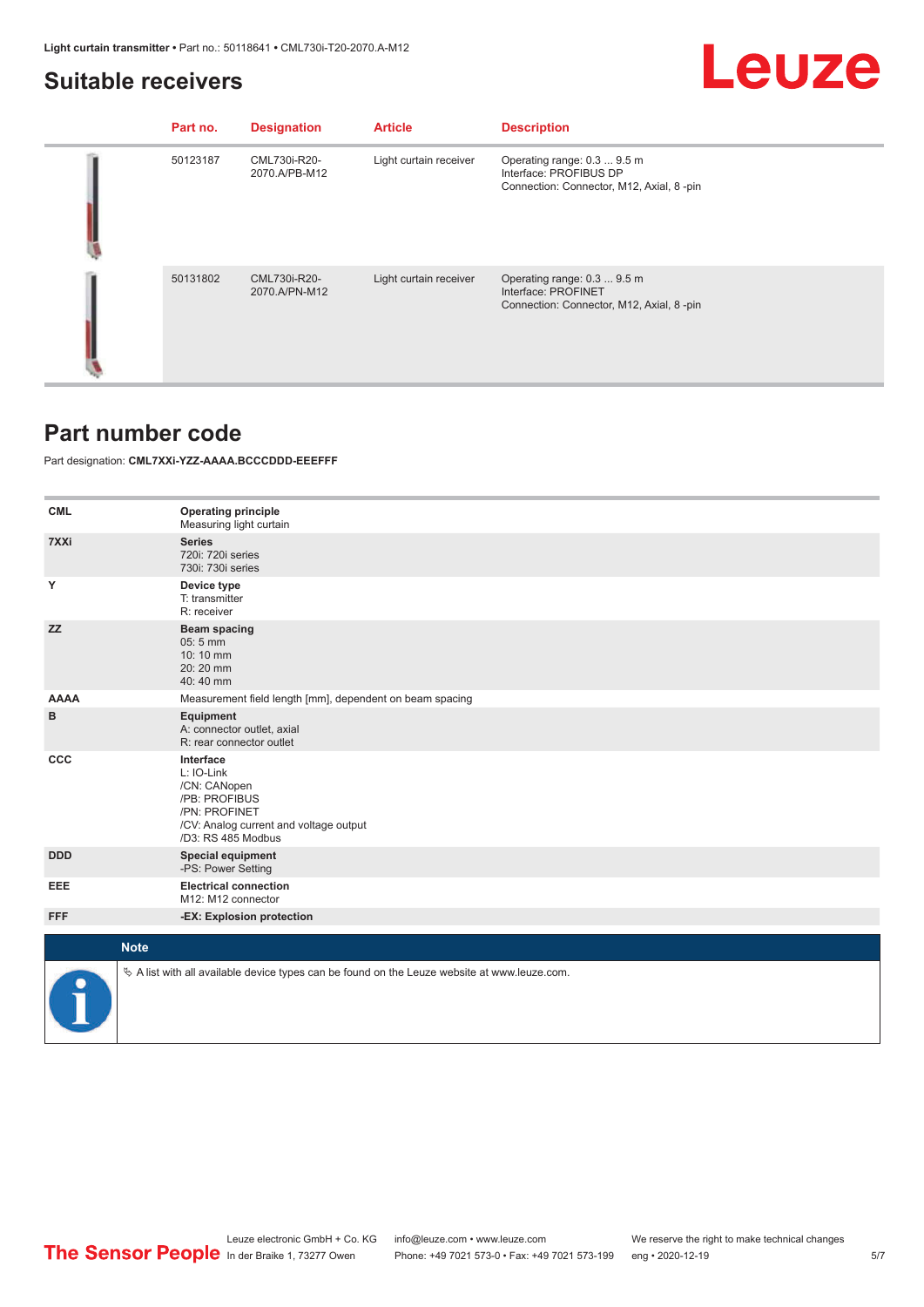### <span id="page-5-0"></span>**Notes**



#### **Observe intended use!**

 $\%$  This product is not a safety sensor and is not intended as personnel protection.

 $\%$  The product may only be put into operation by competent persons.

 $\%$  Only use the product in accordance with its intended use.

|  | <b>For UL applications:</b>                                                                                                                                                     |
|--|---------------------------------------------------------------------------------------------------------------------------------------------------------------------------------|
|  | $\%$ For UL applications, use is only permitted in Class 2 circuits in accordance with the NEC (National Electric Code).                                                        |
|  | These proximity switches shall be used with UL Listed Cable assemblies rated 30V, 0.5A min, in the field installation, or equivalent (categories: CYJV/<br>CYJV7 or PVVA/PVVA7) |

#### **Accessories**

#### Connection technology - Interconnection cables

|   |              | Part no. | <b>Designation</b>                     | <b>Article</b>        | <b>Description</b>                                                                                                                                                                                                                                    |
|---|--------------|----------|----------------------------------------|-----------------------|-------------------------------------------------------------------------------------------------------------------------------------------------------------------------------------------------------------------------------------------------------|
| Ø | $\odot$<br>p | 50129781 | <b>KDS DN-M12-5A-</b><br>M12-5A-P3-050 | Interconnection cable | Suitable for interface: IO-Link, DeviceNet, CANopen<br>Connection 1: Connector, M12, Axial, Female, A-coded, 5-pin<br>Connection 2: Connector, M12, Axial, Male, A-coded, 5-pin<br>Shielded: Yes<br>Cable length: 5,000 mm<br>Sheathing material: PUR |

## Mounting technology - Mounting brackets

|               | Part no. | <b>Designation</b> | <b>Article</b>      | <b>Description</b>                                                                                                                                                                                                        |
|---------------|----------|--------------------|---------------------|---------------------------------------------------------------------------------------------------------------------------------------------------------------------------------------------------------------------------|
| <b>Altres</b> | 50142900 | BT 700M.5-2SET     | Mounting device set | Design of mounting device: Bracket mounting<br>Fastening, at system: Through-hole mounting, T slotted hole<br>Mounting bracket, at device: Screw type, Sliding block<br>Type of mounting device: Rigid<br>Material: Steel |

## Mounting technology - Swivel mounts

| Part no. | <b>Designation</b> | <b>Article</b>       | <b>Description</b>                                                                                                                                          |
|----------|--------------------|----------------------|-------------------------------------------------------------------------------------------------------------------------------------------------------------|
| 429046   | <b>BT-2R1</b>      | Mounting bracket set | Fastening, at system: Through-hole mounting<br>Mounting bracket, at device: Clampable<br>Type of mounting device: Turning, 360°<br>Material: Metal, Plastic |

Leuze